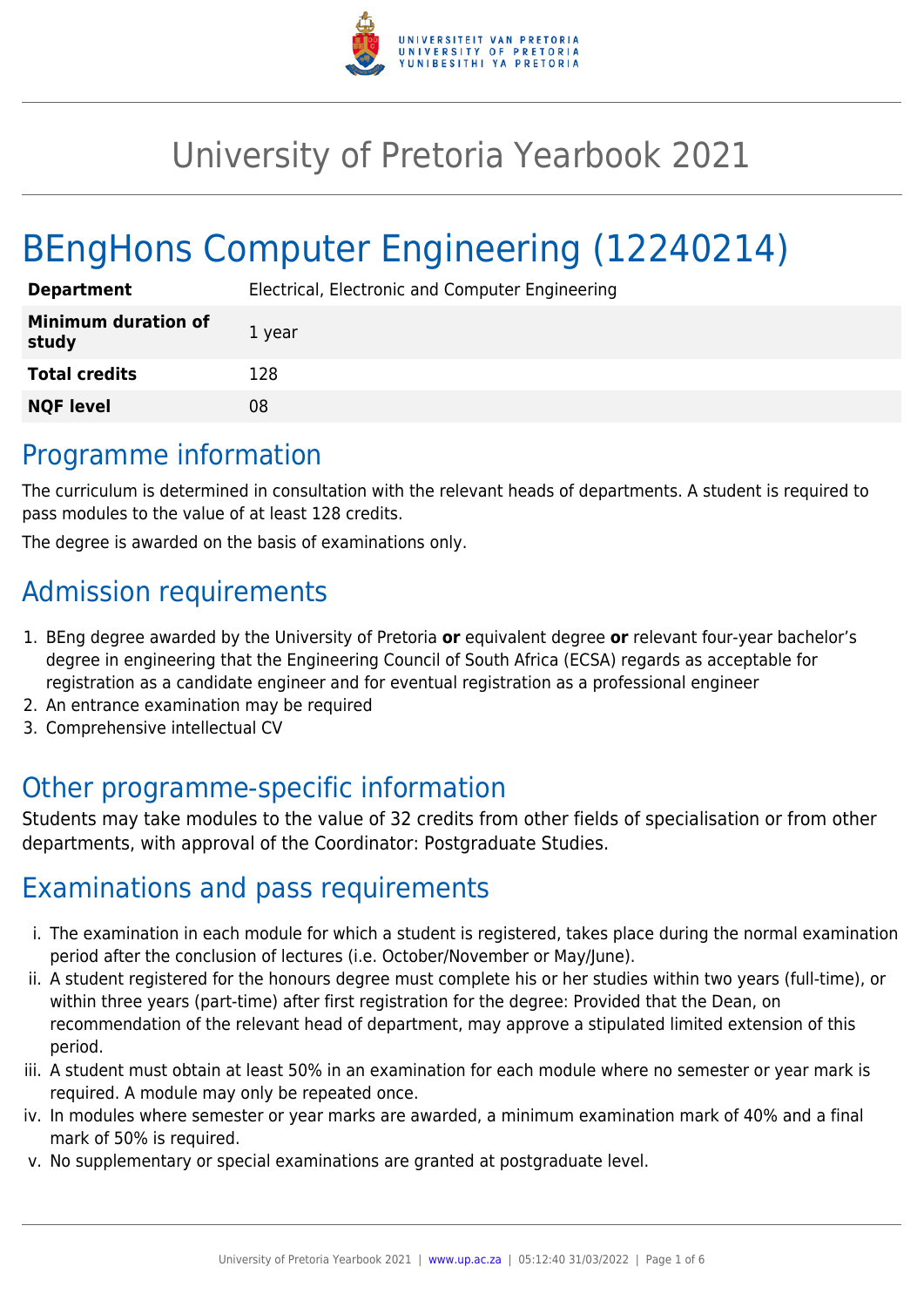

## Pass with distinction

A student passes with distinction if he or she obtains a weighted average of at least 75% in the first 128 credits for which he or she has registered (excluding modules which were discontinued timeously). The degree is not awarded with distinction if a student fails any one module (excluding modules which were discontinued timeously).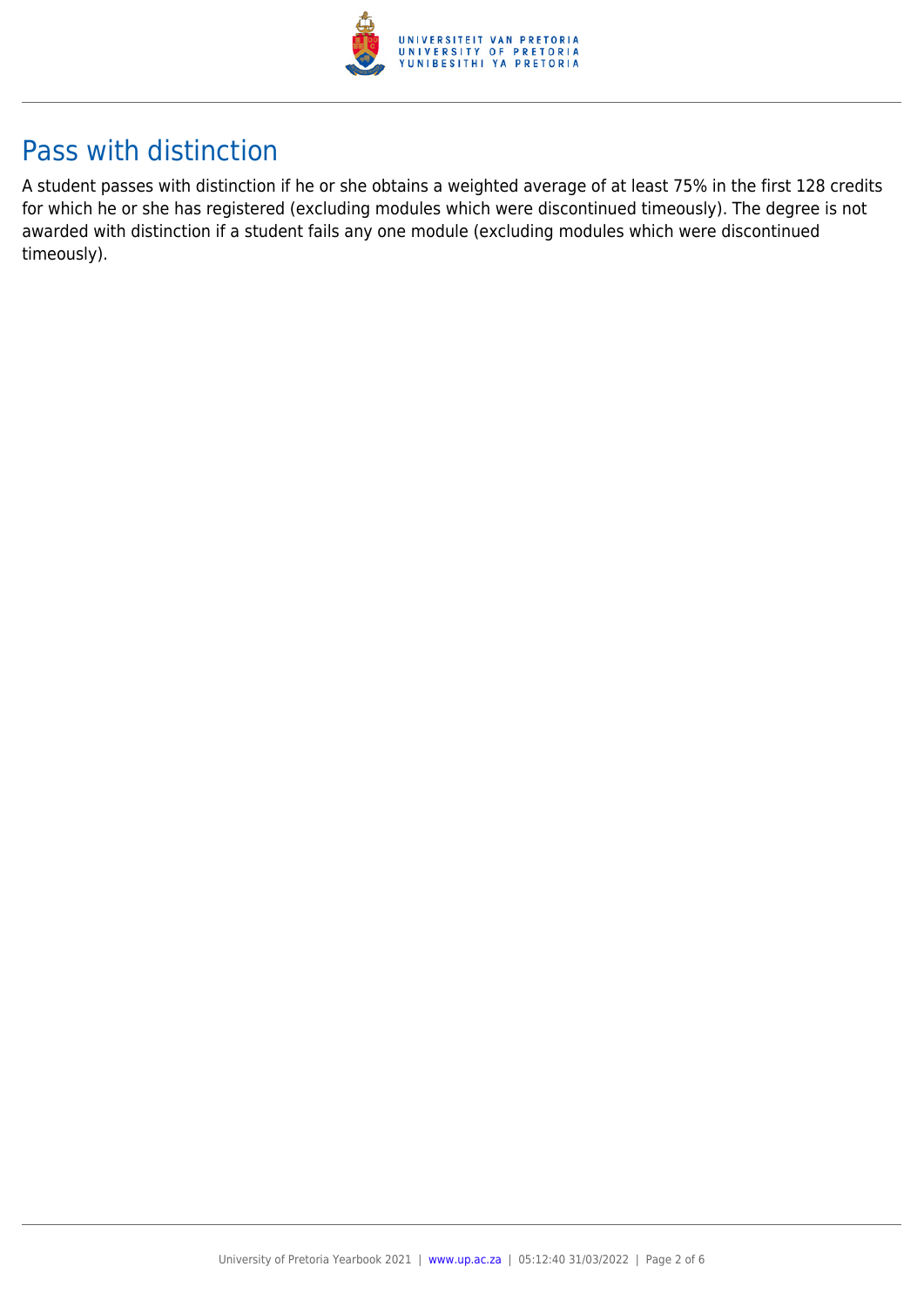

## Curriculum: Final year

#### **Minimum credits: 128**

EIN 732 is a compulsory module. With permission from the department it may be substituted with: EPT 732 OR EPT 733 EIN 732 is 'n verpligte module. Met toestemming van die departement mag dit vervang word met: EPT 732 OF EPT 733

### **Core modules**

#### **Intelligent systems 732 (EAI 732)**

| <b>Module credits</b>         | 32.00                                           |
|-------------------------------|-------------------------------------------------|
| <b>NQF Level</b>              | 08                                              |
| <b>Prerequisites</b>          | No prerequisites.                               |
| <b>Contact time</b>           | 10 lectures per week                            |
| <b>Language of tuition</b>    | Module is presented in English                  |
| <b>Department</b>             | Electrical, Electronic and Computer Engineering |
| <b>Period of presentation</b> | Semester 1                                      |

#### **Module content**

This module provides the theoretical background necessary to understand, research and develop real-world software and hardware systems that incorporate and exhibit intelligent behaviour. The module incorporates advanced theory from fields such as Artificial Intelligence, Computational Intelligence, Machine Learning, Pattern Recognition and Signal Processing. Core topics of the module include: Bayesian Theory, Neural Networks, Kernel Methods, Graphic Models, and Numerical Bayesian Methods.

#### **Advanced topics in intelligent systems 733 (EAI 733)**

| <b>Module credits</b>         | 32.00                                           |
|-------------------------------|-------------------------------------------------|
| <b>NQF Level</b>              | 08                                              |
| <b>Prerequisites</b>          | <b>EAI 732</b>                                  |
| <b>Contact time</b>           | 10 lectures per week                            |
| <b>Language of tuition</b>    | Module is presented in English                  |
| <b>Department</b>             | Electrical, Electronic and Computer Engineering |
| <b>Period of presentation</b> | Semester 1 or Semester 2                        |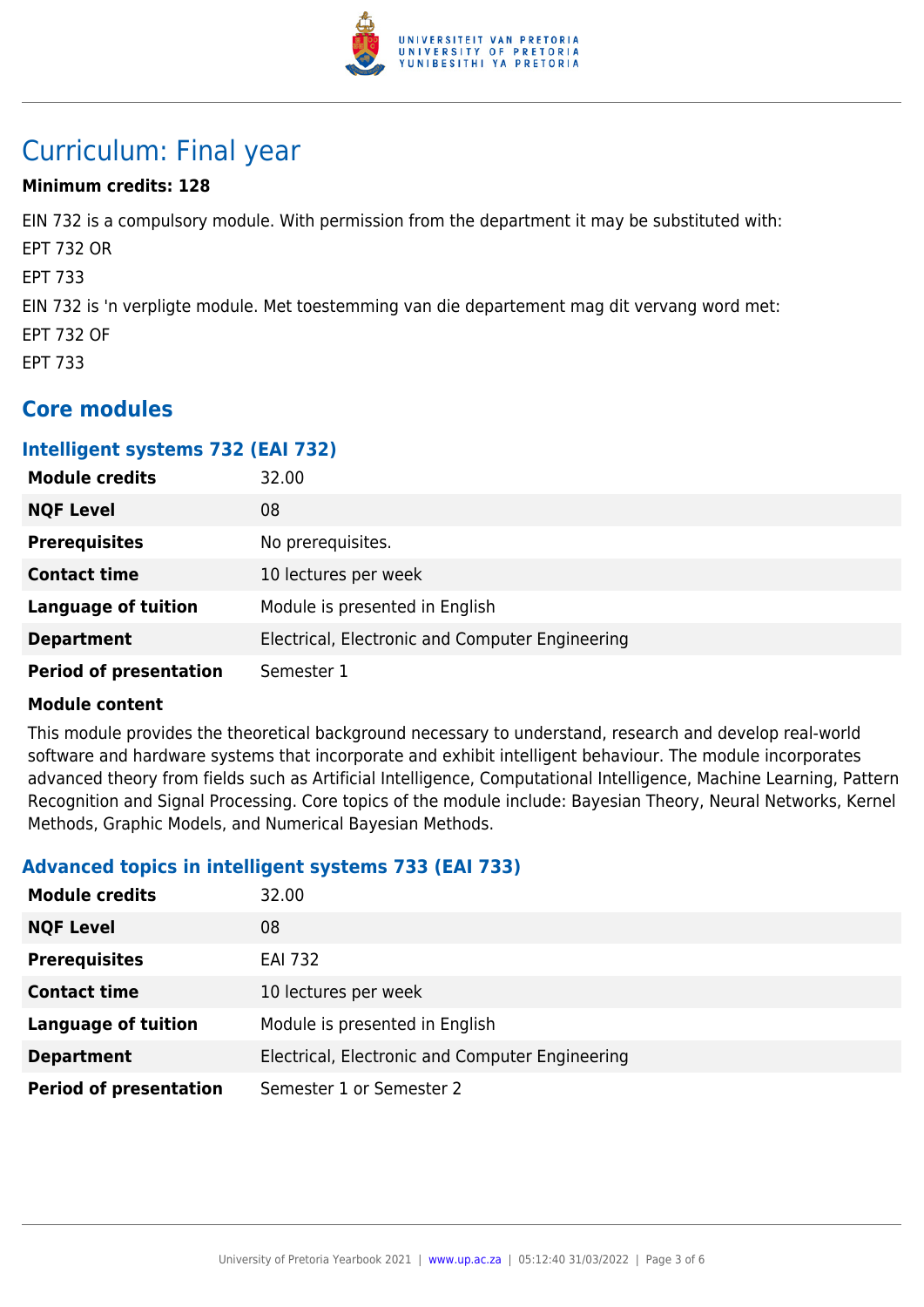

#### **Module content**

The aim of the module is to augment the general background provided by the EAI 732 module with the specific theoretical background required for MEng. The module will, depending on the intended research field of the student, incorporate advanced theory from fields such as: Digital Image Processing, Computer and Robotic Vision, Probabilistic Robotics, Data Fusion, Hardware and Software Parallel Processing, Real-Time and Reactive Systems.

#### **Introduction to research 732 (EIN 732)**

| <b>Module credits</b>         | 32.00                                           |
|-------------------------------|-------------------------------------------------|
| <b>NQF Level</b>              | 08                                              |
| <b>Prerequisites</b>          | No prerequisites.                               |
| <b>Contact time</b>           | 16 contact hours per semester                   |
| <b>Language of tuition</b>    | Module is presented in English                  |
| <b>Department</b>             | Electrical, Electronic and Computer Engineering |
| <b>Period of presentation</b> | Semester 1 or Semester 2                        |

#### **Module content**

\*This is a compulsory module.

The aim of this module is to teach students to critically evaluate research literature, including conference papers and journal articles, in order to determine the current state of knowledge in a particular specialist area. It will also provide students with the principles of research to enable them to conduct research and prepare an original project in their particular specialist area.

#### **Wireless sensor networks 732 (EKS 732)**

| <b>Module credits</b>         | 32.00                                           |
|-------------------------------|-------------------------------------------------|
| <b>NQF Level</b>              | 08                                              |
| <b>Prerequisites</b>          | <b>ERN 780</b>                                  |
| <b>Contact time</b>           | 32 contact hours per semester                   |
| <b>Language of tuition</b>    | Module is presented in English                  |
| <b>Department</b>             | Electrical, Electronic and Computer Engineering |
| <b>Period of presentation</b> | Semester 1 or Semester 2                        |

#### **Module content**

WSN consist of individual nodes interacting with their environment by sensing or controlling physical parameters; these nodes have to collaborate (using wireless communication) to fulfil their tasks. The course can be structured in two parts: architectures covering single node and network architectures, and communication protocols focusing on algorithms and protocols relevant to wireless sensor networks. The latter include the physical layer, MAC protocols, link-layer, naming and addressing, time synchronisation, localisation and positioning, topology control, routing protocols, data-centric and content-based networking, transport layer an QoS, and advanced application support (e.g. security).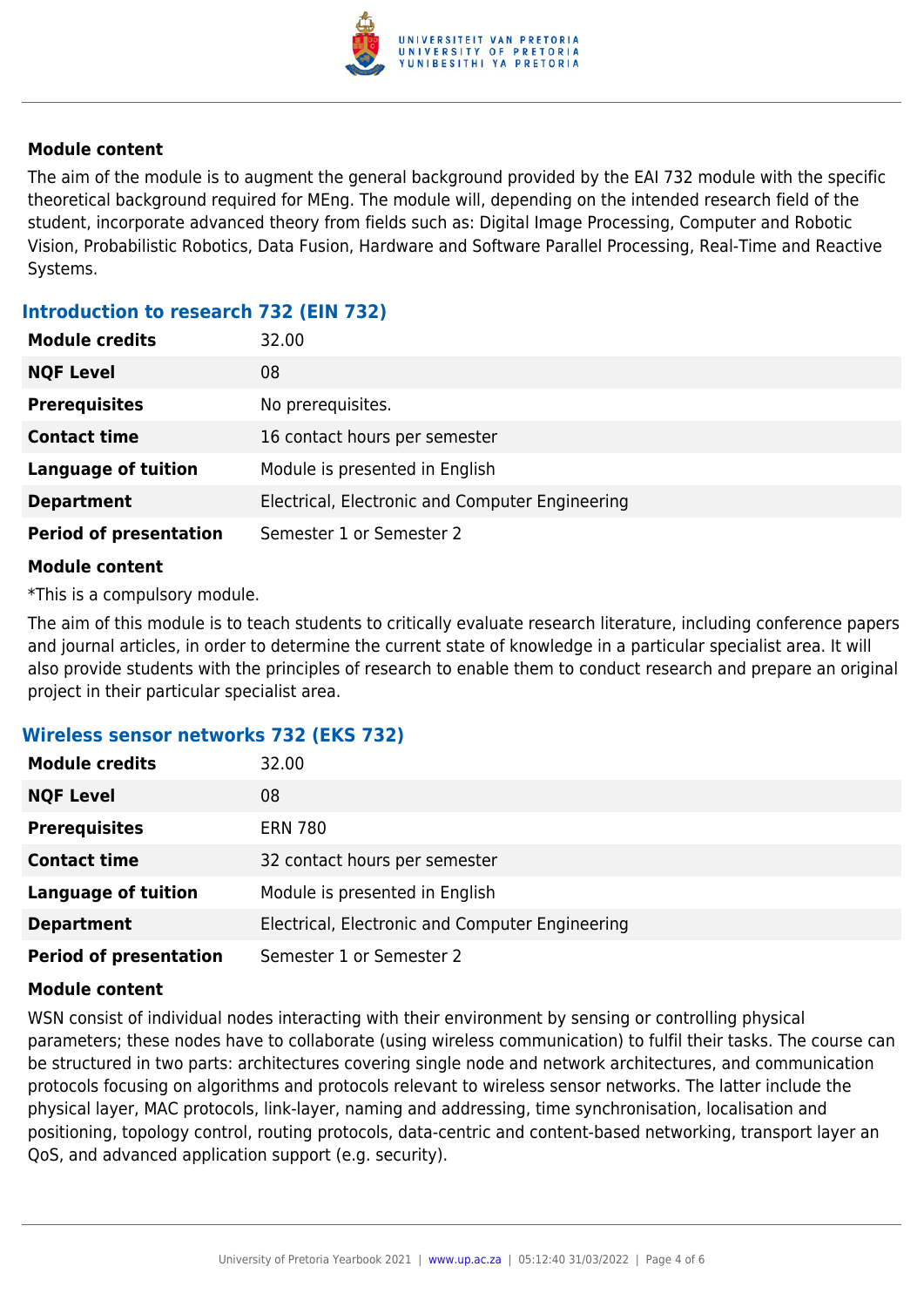

### **Research project: Theory 732 (EPT 732)**

| <b>Module credits</b>         | 32.00                                           |
|-------------------------------|-------------------------------------------------|
| <b>NQF Level</b>              | 08                                              |
| <b>Prerequisites</b>          | No prerequisites.                               |
| <b>Contact time</b>           | 10 lectures per week                            |
| <b>Language of tuition</b>    | Module is presented in English                  |
| <b>Department</b>             | Electrical, Electronic and Computer Engineering |
| <b>Period of presentation</b> | Semester 1 or Semester 2                        |

#### **Module content**

This module will cover the essential theoretical background of the student's proposed M Eng topic and include inter alia the following:

- (i) Field definition and descriptions
- (ii) In-depth study into background and theory relevant to the problem to be addressed
- (iii) Problem definition and description
- (iv) Mathematical simulations of the problem

#### **Research project: Design and laboratory 733 (EPT 733)**

| <b>Module credits</b>         | 32.00                                           |
|-------------------------------|-------------------------------------------------|
| <b>NQF Level</b>              | 08                                              |
| <b>Prerequisites</b>          | No prerequisites.                               |
| <b>Contact time</b>           | 10 lectures per week                            |
| <b>Language of tuition</b>    | Module is presented in English                  |
| <b>Department</b>             | Electrical, Electronic and Computer Engineering |
| <b>Period of presentation</b> | Semester 1 or Semester 2                        |

#### **Module content**

This module will include extensive laboratory experiments to test the principles and possible solutions of the proposed M Eng research project and will include inter alia the following. These will include hardware and/or software experiments:

(i) Introduction to instrumentation and measuring techniques in general and specifically as applied in the field of research.

(ii) Structured laboratory work to introduce the specific problem investigated for the research undertaken.

(iii) Structured laboratory work to test the proposed solution for the problem addressed.

(iv) Confirmation experiments.

#### **Digital communications 732 (ETD 732)**

| <b>Module credits</b> | 32.00             |
|-----------------------|-------------------|
| <b>NQF Level</b>      | 08                |
| <b>Prerequisites</b>  | No prerequisites. |